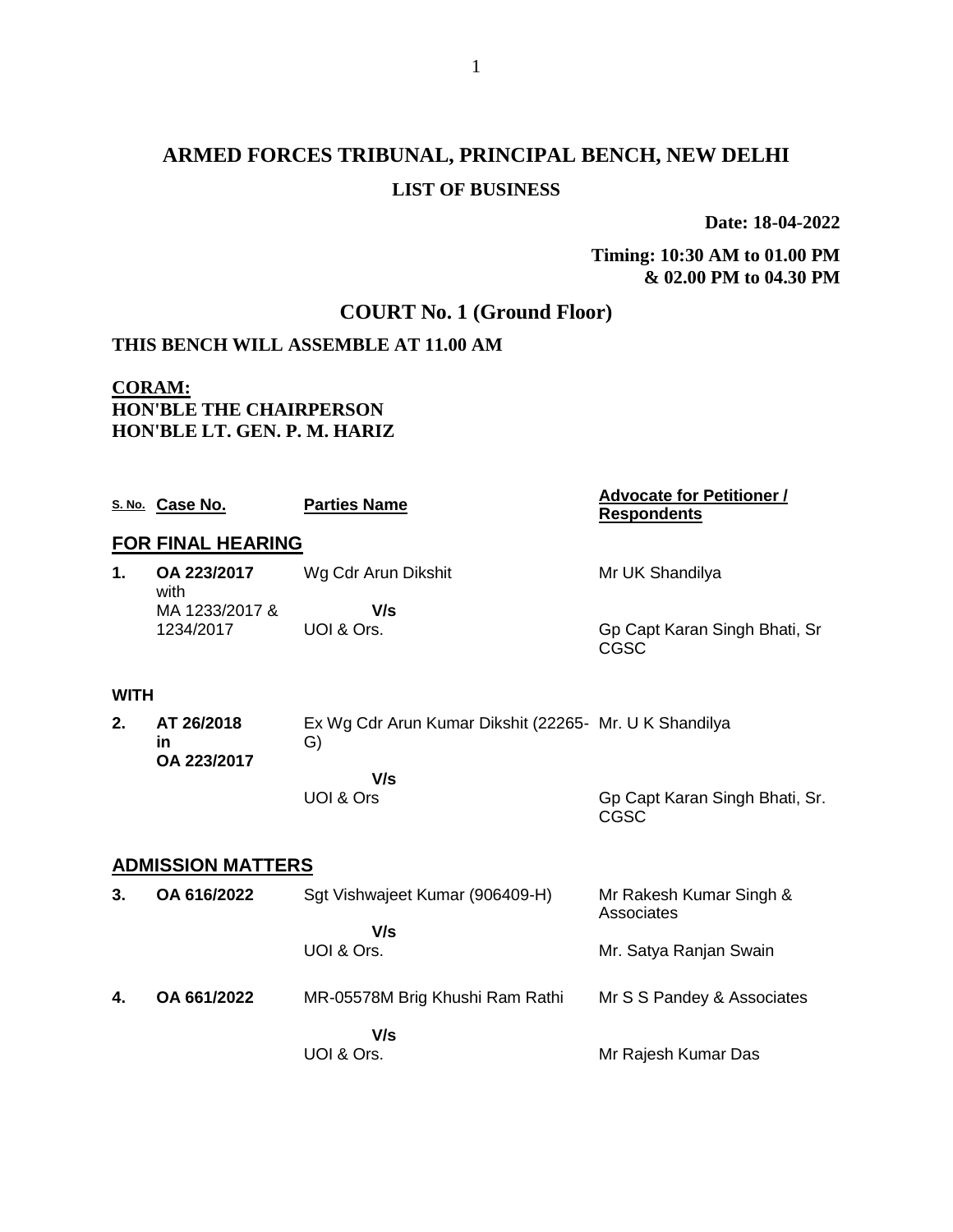| 5.  | OA 742/2022                        | Sachin Kumar(AC(U/T) (7022239)-N                                    | Mr Janak Raj Rana                                     |
|-----|------------------------------------|---------------------------------------------------------------------|-------------------------------------------------------|
|     |                                    | V/s<br>UOI & Ors.                                                   | None                                                  |
| 6.  | OA 743/2022                        | Col Gurdev Singh (IC 58152M)                                        | Mr. KR Verma                                          |
|     |                                    | V/s<br>UOI & Ors.                                                   | None                                                  |
| 7.  | OA (Appeal)<br>744/2022            | Ex Capt Nanu Ram (SL 05419 P)                                       | Mr Ajai Bhalla & Hanuman Singh                        |
|     |                                    | V/s<br>UOI & Ors.                                                   | None                                                  |
| 8.  | OA 751/2022                        | Hav Sunil Kumar (No 3002638 N)                                      | Mr Ajit Kakkar & Associates                           |
|     |                                    | V/s<br>UOI & Ors.                                                   | Mr Rajeev Kumar                                       |
| 9.  | OA 752/2022                        | IC-68403Y Lt Col Sachin Chetal                                      | Mr Rajiv Manglik                                      |
|     |                                    | V/s<br>UOI & Ors.                                                   | Mr Anil Gautam Sr.CGSC                                |
| 10. | OA 753/2022<br>with<br>MA 974/2022 | Lt Col Abhishek Bachchan (IC 60463Y) Mr Amit Kumar & Sunil J<br>V/s | <b>Mathews</b>                                        |
|     |                                    | UOI & Ors.                                                          | Mr Manoj Kr. Jha                                      |
| 11. | OA 754/2022<br>with<br>MA 975/2022 | Lt Col A A Kale (IC 60308 K)<br>V/s                                 | Col Amit Kumar (Retd), Sunil J<br>Mathews, Acal Jain  |
|     |                                    | UOI & Ors.                                                          | Mr Satya Ranjan Swain                                 |
| 12. | OA 755/2022<br>with<br>MA 976/2022 | Lt Col Rajnish Mehta (IC 60412L)<br>V/s                             | Mr Amit Kumar & Sunil J<br><b>Mathews</b>             |
|     |                                    | UOI & Ors.                                                          | Mr Waize Ali Noor                                     |
| 13. | OA 756/2022<br>with<br>MA 977/2022 | Col Sameer Gujar (IC 60247L)<br>V/s                                 | Col Amit Kumar (Retd), Sunil J<br>Mathews, Achal Jain |
|     |                                    | UOI & Ors.                                                          | Mr. Harish V Shankar                                  |

2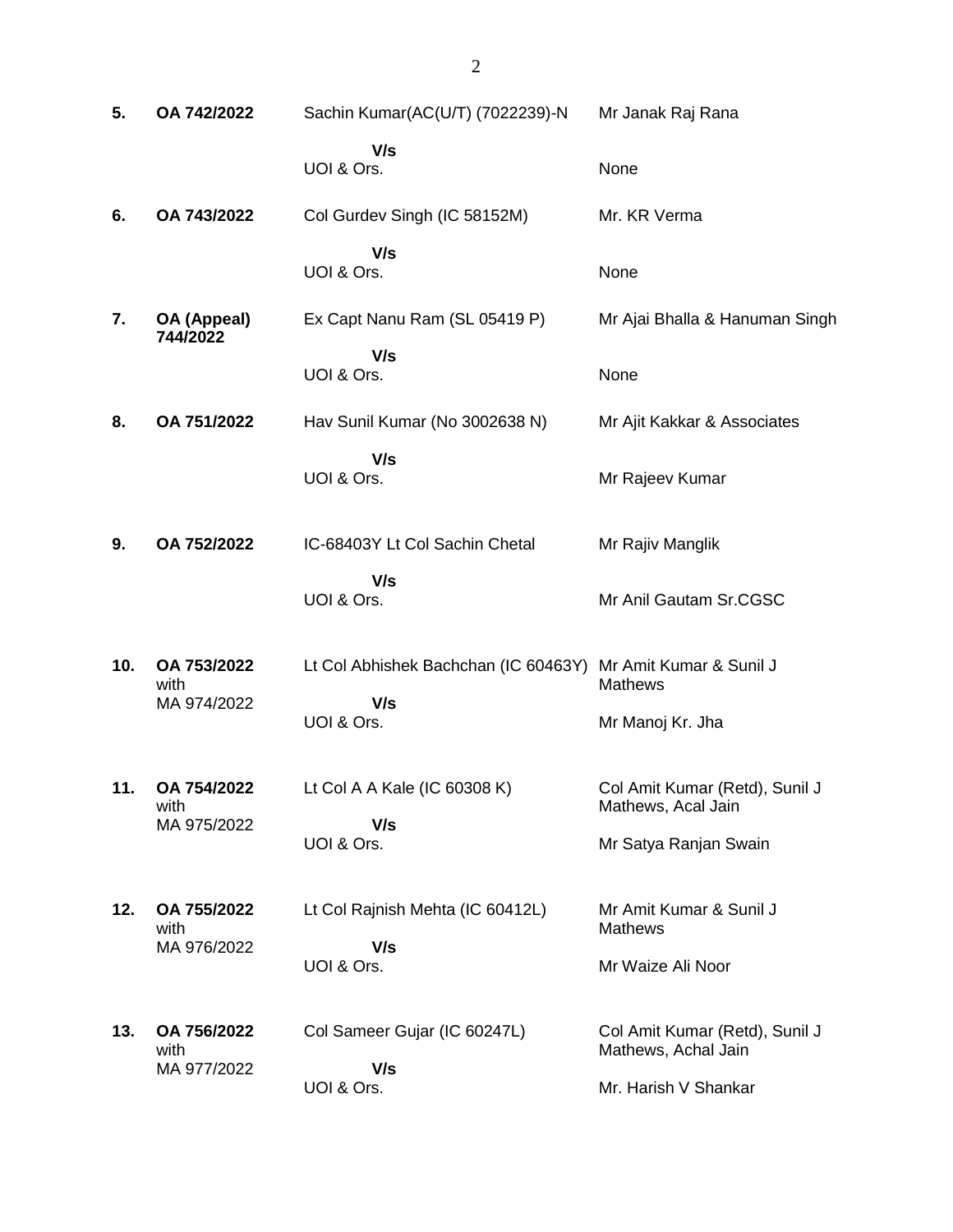**14. OA 757/2022** with MA 978/2022 Lt Col Aveek Konar (IC 60318 W)  **V/s** UOI & Ors. Mr Amit Kumar Mr. V Pattabhi Ram **15. OA 758/2022** with MA 979/2022 Lt Col Vinay Kumar Pathak (IC 60297 W)  **V/s** UOI & Ors. Mr Amit Kumar, Sunil J Mathews & Achal Jain Dr. Vijendra Singh Mahndiyan **16. OA 759/2022** with MA 980/2022 Ex PO Mukesh Kumar Singh (122889W)  **V/s** UOI & Ors. Mr Pushpendra Kumar Dhaka None **MA (EXECUTION) 17. MA 853/2021 &** MA 451/2022 in OA 2308/2019 Ex Nk/DSC Nirinder Singh (No 13960984 H)  **V/s** UOI & Ors Mr U S Maurya Mr JS Rawat **18. MA 911/2022** in OA 2670/2021 Cpl Ayush Maurya (No 949613-T)  **V/s** UOI & Ors Mr Ankur Chhibber Mr. Harish V Shankar **WITH 19. RA 13/2022** in OA 2670/2021 UOI & Ors  **V/s** Cpl Ayush Maurya (949613-T) Mr Harish V Shankar Mr Ankur Chhibber **20. MA 957/2022** in OA 2541/2021 Nk/DSC Raj Narain Singh (Retd) (No 14379141)  **V/s** UOI & Ors Mr Manoj Kr Gupta Mr Y P Singh **MA (OTHERS) 21. MA 981/2022** in OA 2066/2018 Col Ravi Sharma (IC-50884N)  **V/s** UOI & Ors Mr Ajit Kakkar & Associates Mr. Anil Gautam Sr. CGSC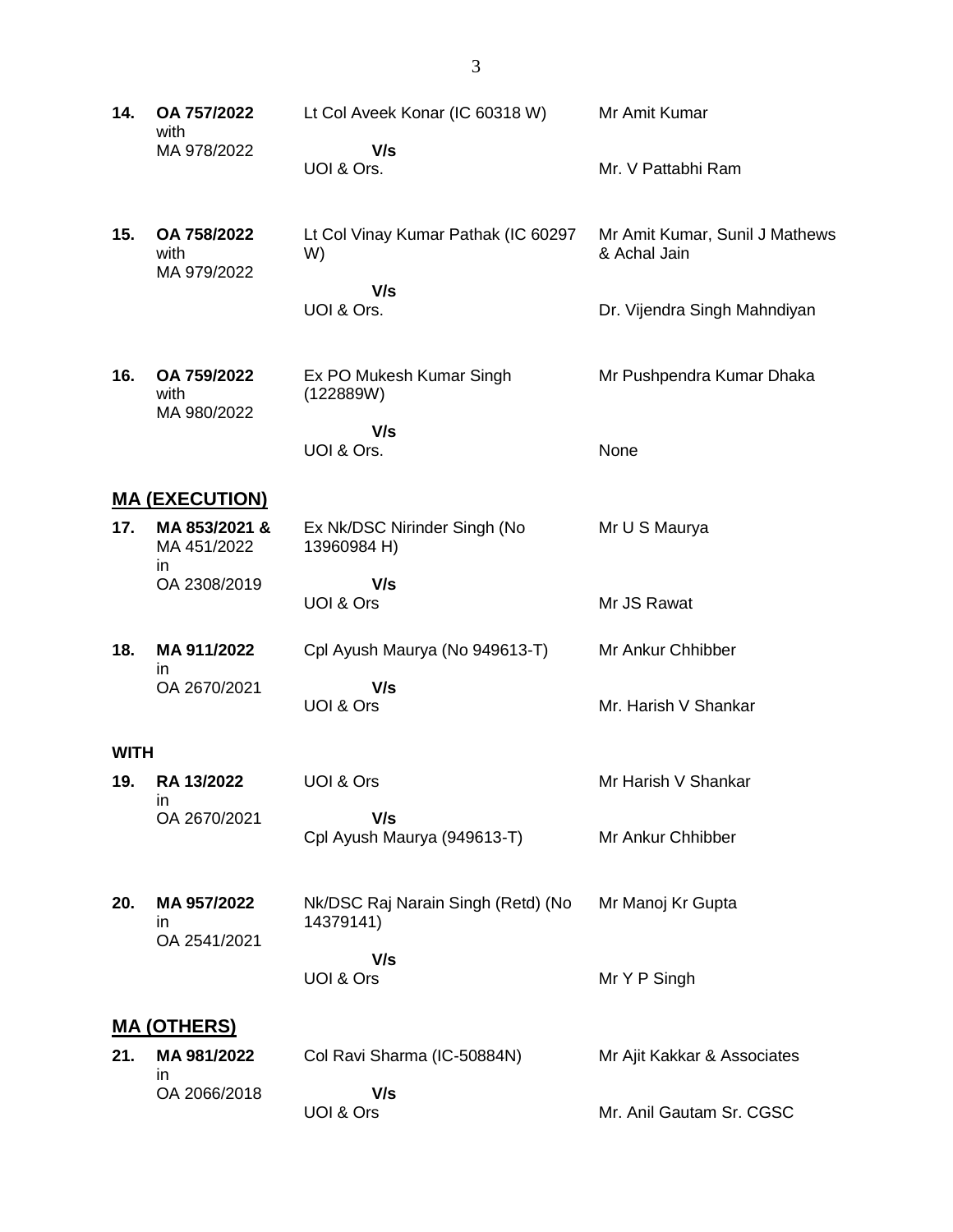| 22.               | MA 985/2022<br>in<br>OA 1261/2020            | Maj (Now Lt Col) Kapil Singh<br>Shekhawat<br>V/s<br>UOI & Ors | Mr Manoj Kr Gupta<br>Mr. Rajesh Kumar Das |
|-------------------|----------------------------------------------|---------------------------------------------------------------|-------------------------------------------|
|                   |                                              |                                                               |                                           |
| <u>RAs</u><br>23. | <b>RA 27/2018</b><br>with                    | Maj Ajit Singh Rathi (IC-31035X)                              | Ms Archana Ramesh                         |
|                   | MA 1392/2019 &<br>620/2018<br>in OA 707/2016 | V/s<br>UOI & Ors                                              | Mr Karan Singh Bhati, Sr CGSC             |
| 24.               | <b>RA 14/2022</b><br>in                      | UOI & Ors                                                     | Mr Harish V Shankar                       |
|                   | OA 2716/2021                                 | V/s<br>Sgt Kuldeep Kumar Vibhuti (928257-B) Mr Ankur Chhibber |                                           |
|                   |                                              |                                                               |                                           |
|                   | <b>Part Heard</b>                            |                                                               |                                           |
| 25.               | OA 1038/2021                                 | (IC-42765 H) Maj Gen John J Mathews Mr Ankur Chhibber         |                                           |
|                   |                                              | V/s<br>UOI & Ors.                                             | Mr Anil Gautam for R 1-4                  |
|                   | <b>Pleadings Not Complete</b>                |                                                               |                                           |
| 26.               | OA 114/2022<br>with                          | (18150 T) AVM J Rajendra AVSM VSM Mr Ankur Chhibber           |                                           |
|                   | MA 986/2022                                  | V/s<br>UOI & Ors.                                             | Mr Harish V Shankar                       |
| <b>WITH</b>       |                                              |                                                               |                                           |
| 27.               | OA 84/2022<br>with                           | Air Vice Marshal J Rajendra (18150 T)                         | Mr Ankur Chhibber                         |
|                   | MA 569/2022                                  | V/s<br>UOI & Ors.                                             | Mr Harish V Shankar                       |
| 28                | OA 582/2022                                  | Sub (Clk/SD) R Manoj Kumar (JC<br>302194L)                    | Mr SS Pandey                              |
|                   |                                              | V/s<br>UOI & Ors.                                             | Mr Avdhesh Kumar Singh                    |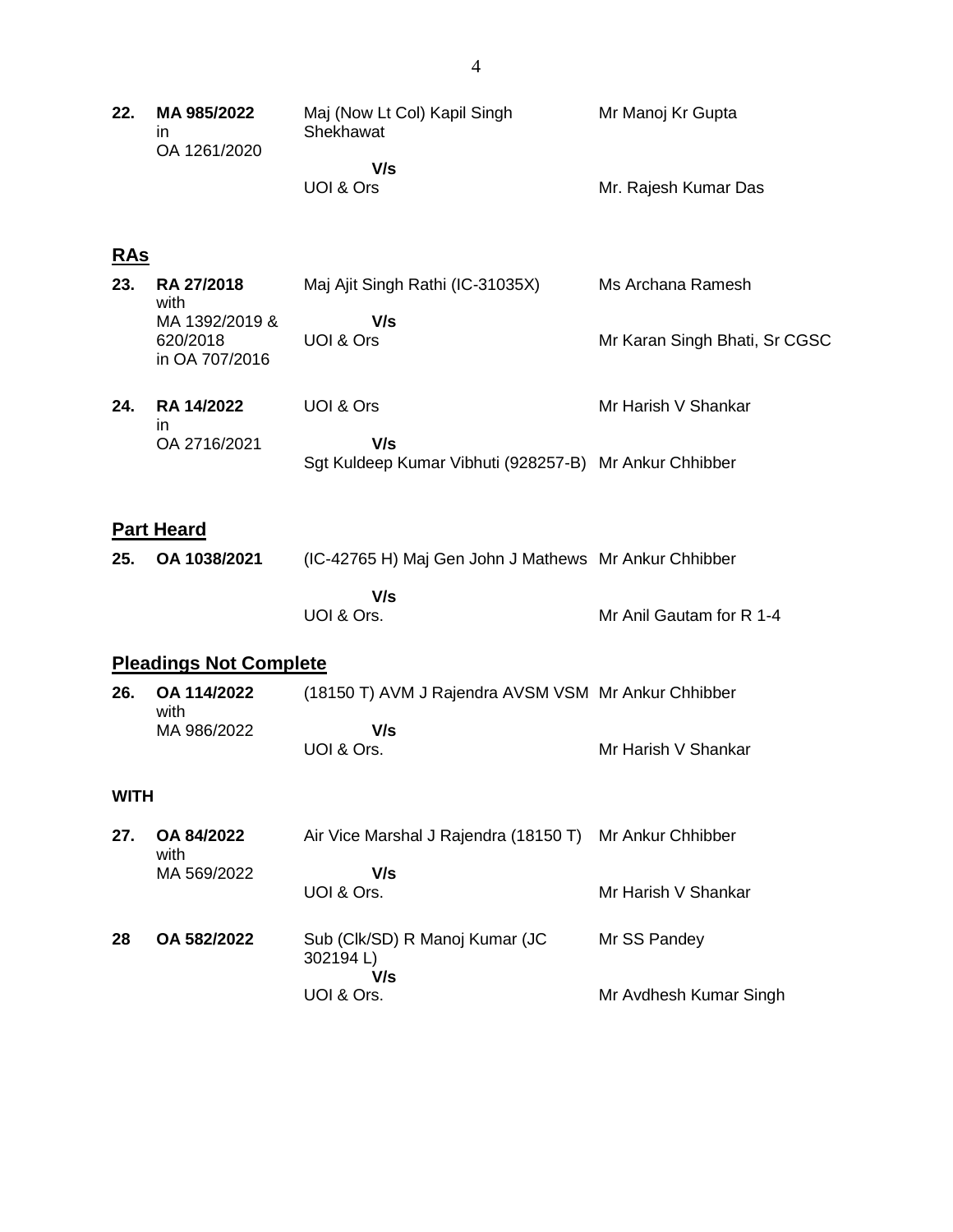# **ARMED FORCES TRIBUNAL, PRINCIPAL BENCH, NEW DELHI LIST OF BUSINESS**

**Date: 18-04-2022**

**Timing: 11:00 AM**

#### **PRINCIPAL REGISTRAR COURT**

#### **PRINCIPAL REGISTRAR COURT WILL SIT FROM 12.00 NOON TO 1.00 PM**

#### **THE FOLLOWING CASES SHALL BE TAKEN THROUGH VIRTUAL HEARING**

#### **Link for Virtual Hearing Principal Registrar Court:**

#### <https://aftpb.webex.com/meet/vcaftpb>

|    | S. No. Case No.               | <b>Parties Name</b>                                  | <b>Advocate for Petitioner /</b><br><b>Respondents</b> |  |  |
|----|-------------------------------|------------------------------------------------------|--------------------------------------------------------|--|--|
|    | <b>Pleadings Complete</b>     |                                                      |                                                        |  |  |
| 1. | OA 2359/2021<br>with          | Ex L/Nk Mohd Kabir (15562986-L)                      | Mr Ajit Kakkar & Associates                            |  |  |
|    | MA 2463/2021 &                | V/s                                                  |                                                        |  |  |
|    | 903/2022                      | UOI & Ors.                                           | Mr. Shyam Narayan                                      |  |  |
| 2. | OA 2366/2021<br>with          | Ex Sub Maj Apputty P (JC-372155 K)                   | Mr Kritendra Tiwari                                    |  |  |
|    | MA 2475/2021                  | V/s                                                  |                                                        |  |  |
|    |                               | UOI & Ors.                                           | Mr. Rajesh Kumar Das                                   |  |  |
| 3. | OA 2562/2021<br>with          | Ex Hav G Murugan (6485486 K)                         | Mr Praveen Kumar                                       |  |  |
|    | MA 2709/2021                  | V/s                                                  |                                                        |  |  |
|    |                               | UOI & Ors.                                           | Mr. Avdhesh Kumar Singh                                |  |  |
|    | <b>Pleadings Not Complete</b> |                                                      |                                                        |  |  |
| 4. | OA 2349/2021                  | JWO Raj Singh (Retd) (No 680635 R)                   | Mr Ramniwas Bansal                                     |  |  |
|    |                               | V/s                                                  |                                                        |  |  |
|    |                               | UOI & Ors.                                           | Mr. Anil Gautam                                        |  |  |
| 5. | OA 2350/2021                  | Lt Col KM Gopalakrishnan Nair (Retd)<br>(TC 31308 P) | Mr Indra Sen Singh & Ms Kirtika<br>Chhatwal            |  |  |
|    |                               | V/s<br>UOI & Ors.                                    | Mr. Neeraj, Sr CGSC                                    |  |  |
|    |                               |                                                      |                                                        |  |  |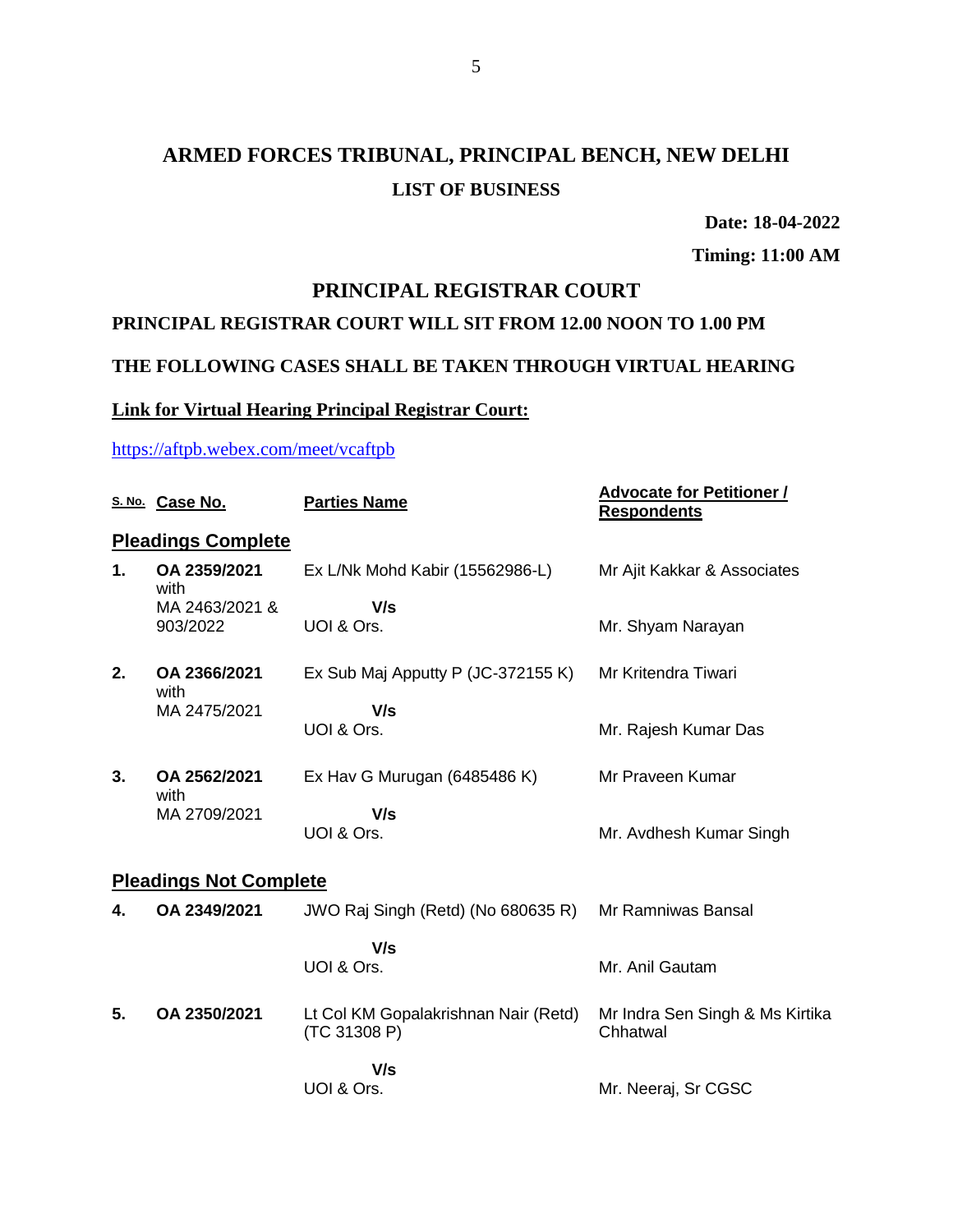| 6.  | OA 2351/2021<br>with<br>MA 2456/2021 | Smt Sheano Widow of 1141884 Ex<br>Hav Hony Nb Sub late Saddiq<br>V/s | Mr V S Kadian                                                       |
|-----|--------------------------------------|----------------------------------------------------------------------|---------------------------------------------------------------------|
|     |                                      | UOI & Ors.                                                           | Ms. Jyotsna Kaushik                                                 |
| 7.  | OA 2404/2021<br>with                 | Sgt Ajit Kumar Singh (Retd) (774897)                                 | Mr Manoj Kr Gupta                                                   |
|     | MA 2509/2021                         | V/s<br>UOI & Ors.                                                    | Mr K K Tyagi                                                        |
| 8.  | OA 2406/2021                         | Ex JWO Anant Kumar Singh (738660)<br>H)                              | Mr O S Punia                                                        |
|     |                                      | V/s<br>UOI & Ors.                                                    | Mr. K K Tyagi                                                       |
| 9.  | OA 2407/2021<br>with<br>MA 2510/2021 | Ex MWO VC Chaudhary (No 632026<br>T)                                 | Mr Ravi Kumar Dwivedi and<br>Deep Kumar Dwivedi                     |
|     |                                      | V/s<br>UOI & Ors.                                                    | Mr. Avdhesh Kumar Singh                                             |
| 10. | OA 2466/2021<br>with                 | No 15740298W Ex Rect Kuldip Kumar                                    | Mr Virender Singh Kadian                                            |
|     | MA 2580/2021                         | V/s<br>UOI & Ors.                                                    | Mr. Satya Ranjan Swain for R 1-<br>2 & 4 & Ms. Anjali Vohra for R-3 |
| 11. | OA 2481/2021                         | Ex CPO AF Kirankumar Kelam (No<br>139544 Y)<br>V/s                   | Mr Ved Prakash & Devendra<br>Kumar                                  |
|     |                                      | UOI & Ors.                                                           | Mr. V Pattabhi Ram                                                  |
| 12. | OA 2484/2021                         | Ex MCA (AH) II Riyaz Ahmed (170441- Mr Ved Prakash & Devendra<br>T)  | Kumar                                                               |
|     |                                      | V/s<br>UOI & Ors.                                                    | Mr. Satya Ranjan Swain                                              |
| 13. | OA 2502/2021<br>with<br>MA 2615/2021 | 4273092 ACP Hav Ranjit Kumar Singh Mr Manoj Kr Gupta<br>(Retd)       |                                                                     |
|     |                                      | V/s<br>UOI & Ors.                                                    | Mr. Shyam Narayan                                                   |
| 14. | OA 2550/2021<br>with                 | 638302-H JWO Satyabir Singh Singhal Mr A K Chaudhary<br>(Retd)       |                                                                     |
|     | MA 2693/2021                         | V/s<br>UOI & Ors.                                                    | Mr. K K Tyagi                                                       |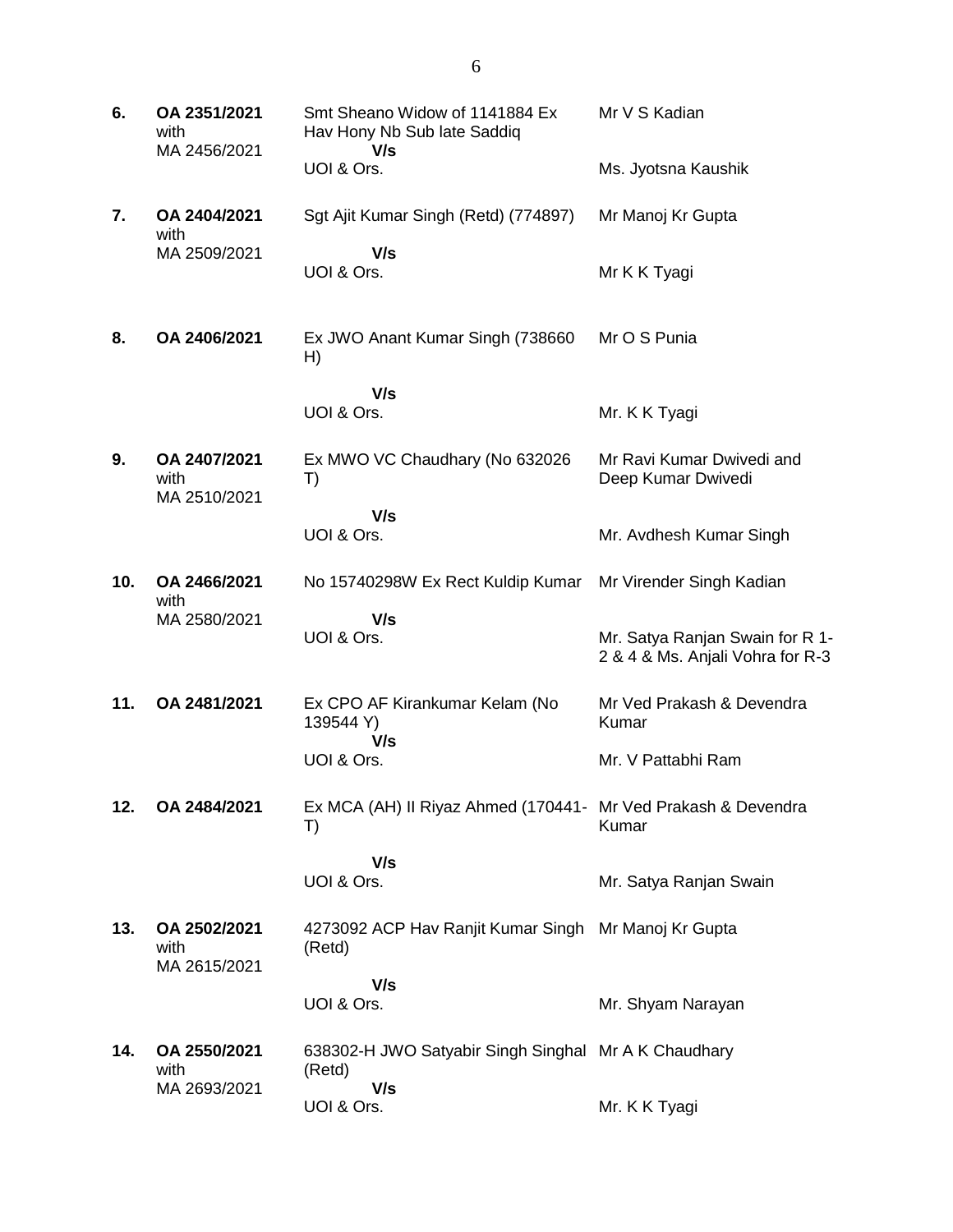**15. OA 2551/2021** with MA 2696/2021 Ex Nk Sujit Kumar Singh (4278969)  **V/s** UOI & Ors. Mr Mohan Kumar & Assocaites Mr. Rajeev Kumar **16. OA 2552/2021** with MA 2697/2021 (681851 S) JWO Rajagopalan Ullatil (Retd)  **V/s** UOI & Ors. Mr A K Chaudhary Mr. V Pattabhi Ram **17. OA 2555/2021** Ex Hav Rabi Kumar (No 4275410 A)  **V/s** UOI & Ors. Mr Ved Prakash & Devendra Kumar Mr. Niranjana Das **18. OA 2556/2021** with MA 2705/2021 JC- 379515X Ex Sub Maj (Hon Lt) Kapoor Singh  **V/s** UOI & Ors. Mr Ved Prakash & Devendra Kumar Mr. D K Sabat **19. OA 2561/2021** with MA 2708/2021 Ex JWO Shailesh Kumar Dubey (No 750522 A)  **V/s** UOI & Ors. Mr Praveen Kumar Mr. Rajeev Kumar **20. OA 2563/2021** with MA 2710/2021 Ex Sep Vijay Kumar (14654637L)  **V/s** UOI & Ors. Mr Ashok Kumar & Pardeep Singh Nanal Ms. Jyotsna Kaushik **Final Opportunities 21. OA 2717/2021** with MA 2891/2021 Sgt Suman Kumar (Retd) (791024-S)  **V/s** UOI & Ors. Mr Ramniwas Bansal Ms. Jyotsna Kaushik **22. OA 2718/2021** Ex Hav Gurbaj Singh (15154560 F)  **V/s** UOI & Ors. Mr Ved Prakash & Mr Devendra Kumar Mr. Harish V Shankar **23. OA 2720/2021** with MA 2893/2021 Ex EAR-3 Amit Bhatia (181575 Y)  **V/s** UOI & Ors. Mr Ved Prakash & Mr Devendra Kumar Ms. Jyotsna Kaushik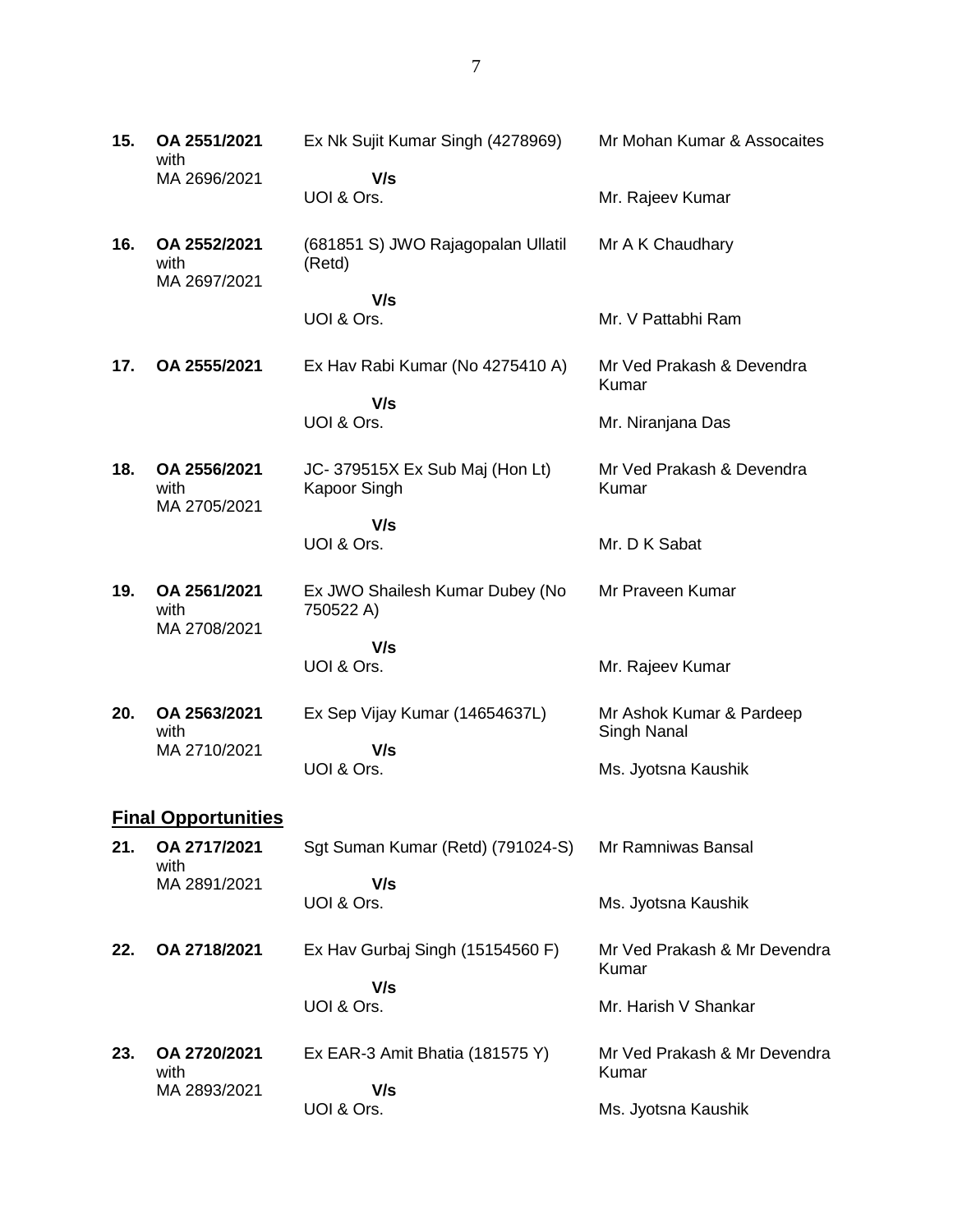| 24. | OA 2721/2021<br>with<br>MA 2894/2021 | Ex CPO (GW) Om Karan Singh<br>(131593 A)          | Mr Ved Prakash & Mr Devendra<br>Kumar |
|-----|--------------------------------------|---------------------------------------------------|---------------------------------------|
|     |                                      | V/s<br>UOI & Ors.                                 | Mr J S Yadav                          |
| 25. | OA 2723/2021                         | L Nk Raj Kumar (Retd) (13756736L)                 | Mr U S Maurya                         |
|     |                                      | V/s<br>UOI & Ors.                                 | Ms Barkha Babbar                      |
| 26. | OA 2724/2021<br>with                 | Ex CPO Kuldeep Singh (151467-W)                   | Mr Harender K Sangwan                 |
|     | MA 2903/2021                         | V/s<br>UOI & Ors.                                 | Dr. Vijendra Singh Mahndiyan          |
| 27. | OA 2725/2021<br>with                 | Smt Dinesh Kanwar (2673541-N)                     | Ms Archana Ramesh                     |
|     | MA 2904/2021                         | V/s<br>UOI & Ors.                                 | Dr. Vijendra Singh Mahndiyan          |
| 28. | OA 2850/2021                         | IC-44321X Col (TS) P V Sudhir<br>Narayanan (Retd) | Mr Jasman Singh Sethi                 |
|     |                                      | V/s<br>UOI & Ors.                                 | Mr. Y P Singh                         |
| 29. | OA 2852/2021<br>with<br>MA 3056/2021 | Ex MSCPO I (HON Lt) Dharam<br>Prakash (143461 Z)  | Mr Ved Prakash & Mr Devendra<br>Kumar |
|     |                                      | V/s<br>UOI & Ors.                                 | None                                  |
| 30. | OA 2853/2021<br>with<br>MA 3058/2021 | Ex CH MECH (P) Gobind Shaw (No<br>127706-T)       | Mr Ved Prakash & Devender<br>Kumar    |
|     |                                      | V/s<br>UOI & Ors.                                 | Mr Y P Singh                          |
| 31. | OA 2854/2021                         | Ex PO ELA (R) Rama Shankar Ray<br>(No 213874-B)   | Mr Ved Prakash & Devendra<br>Kumar    |
|     |                                      | V/s<br>UOI & Ors.                                 | Mr. V S Tomar                         |
|     |                                      |                                                   |                                       |
| 32. | OA 2861/2021<br>with                 | Ex Cpl Krishna Kumar Jha (716158)                 | Mr Ajit Kakkar                        |
|     | MA 3069/2021                         | V/s<br>UOI & Ors.                                 | Mr. V S Tomar                         |